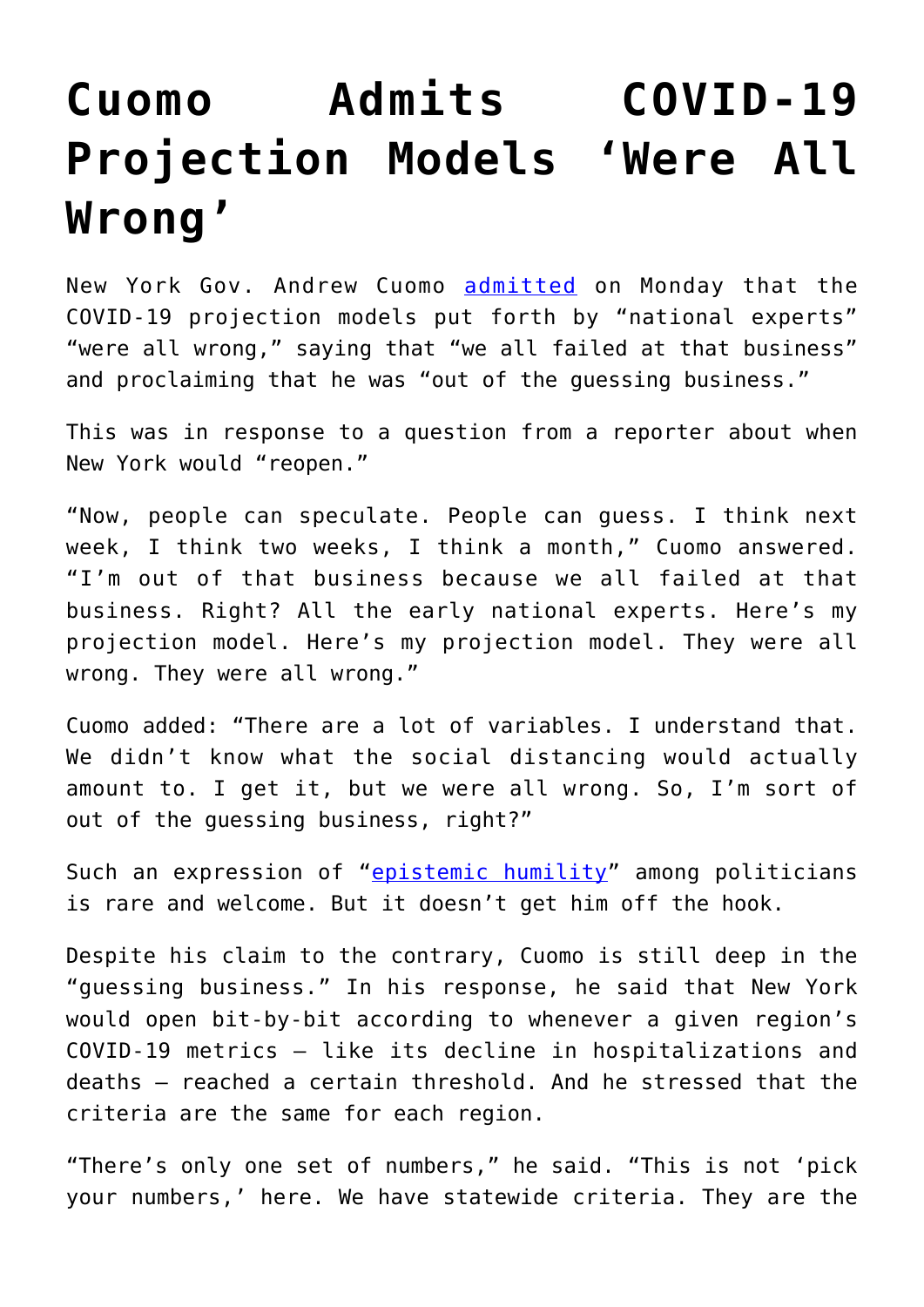same all across the state."

So, Cuomo just doesn't want to guess *when* all of New York will meet the official criteria. However, by enforcing the lockdowns until then, he is still guessing. He is guessing that those criteria are the right ones for the whole state. And more fundamentally, he is guessing that lockdowns are good policy in the first place.

Furthermore, by making these guesses, he is continuing to rely on recommendations from "national experts" based on "projection models" that he himself admits were wrong.

Far from humility, this is the height of arrogance. It represents what the Nobel Prize-winning economist F.A. Hayek called ["the pretense of knowledge](https://fee.org/resources/the-pretense-of-knowledge/)" and "the fatal conceit" of central planning.

It is wildly pretentious for anyone to assume to know how a population of more than 19 million should cope with a novel pandemic, and especially to assume that the same exact criteria for reopening should be applied to such varying conditions as downtown New York, upstate suburbia, and rural areas.

Unfortunately Cuomo can afford such arrogance, because he is not the one who pays the price when he guesses wrong. It is New Yorkers who suffer from his mistakes: like [the 1.7 million](https://labor.ny.gov/stats/pressreleases/pruistat.shtm) [people](https://labor.ny.gov/stats/pressreleases/pruistat.shtm) who lost their jobs due to the lockdowns, and the thousands of elderly New Yorkers who died because he forced nursing homes to admit COVID-19 carriers.

When a reporter dared to ask him about the policy, Cuomo [expressed indignation](https://fee.org/articles/how-states-turned-nursing-homes-into-slaughter-houses-by-forcing-them-to-admit-discharged-covid-19-patients/) over the very idea of questioning it. "Fatal conceit" indeed. Eventually, controversy over the policy grew too great for even him to ignore, and he [reversed](https://fee.org/articles/new-york-admits-to-intentionally-undercounting-nursing-home-deaths-after-changing-reporting-rules-report-says/) [it.](https://fee.org/articles/new-york-admits-to-intentionally-undercounting-nursing-home-deaths-after-changing-reporting-rules-report-says/)

In spite of such controversies and the fact that New York has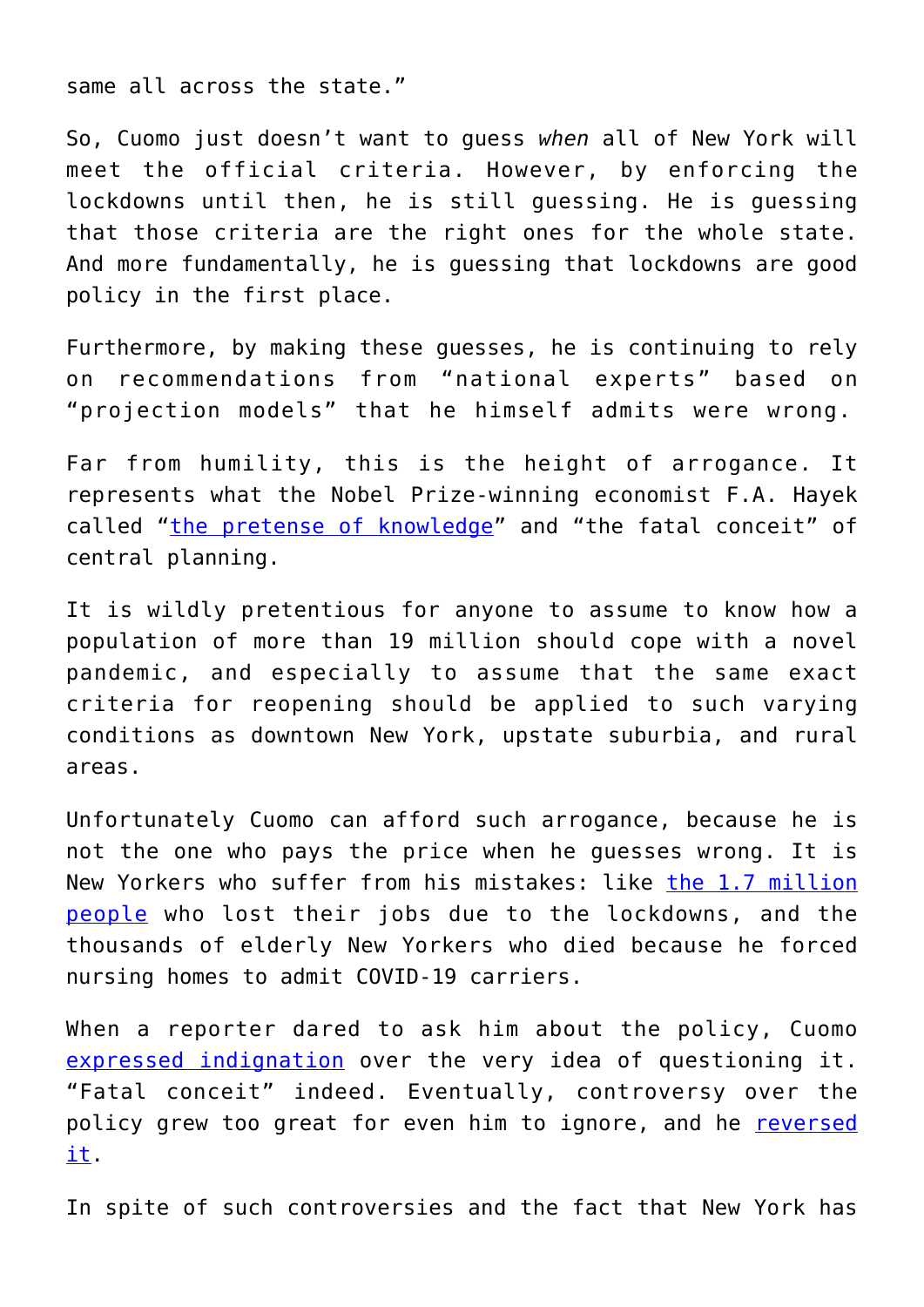[by far the worst COVID-19 track record](https://www.worldometers.info/coronavirus/country/us/) in the country, Cuomo's public profile has skyrocketed, as his press conferences have become major events.

As the economist Thomas Sowell wrote, "It would be hard to think of a more ridiculous way to make decisions than to transfer those decisions to third parties who pay no price for being wrong."

Even worse is transferring decisions to third parties who are *rewarded* for being wrong. But such are the perverse incentives of politics. Under a state-revering public philosophy, scary crises send people flocking to the arms of politicians, even the politicians who are to blame for worsening the crisis.

In spite of his seemingly humble remarks, Cuomo continues to act as a central planner, locking down an economy bigger than that of most countries, and issuing sweeping dictates to millions over how they are to address a complex public health and social problem. Like all central planners, his powertripping arrogance blinds him to a fundamental truth about society: that central planning is *always* a "guessing business": a hubristic venture of wild, uneducated guesses.

That is because central planners are necessarily starved of "local knowledge," or [as Hayek put it](https://fee.org/articles/the-use-of-knowledge-in-society/), the "knowledge of people, of local conditions, and of special circumstances" that is indispensable for solving social problems.

"There are a lot of variables," Cuomo admitted. "I understand that."

But does he really? If he truly understood how infinitely complex social problems are, he wouldn't act as if they can be solved top-down by politicians, bureaucracies, and a government-connected expert class. He would admit that all central planners can do is stumble around in the dark, breaking things and people.